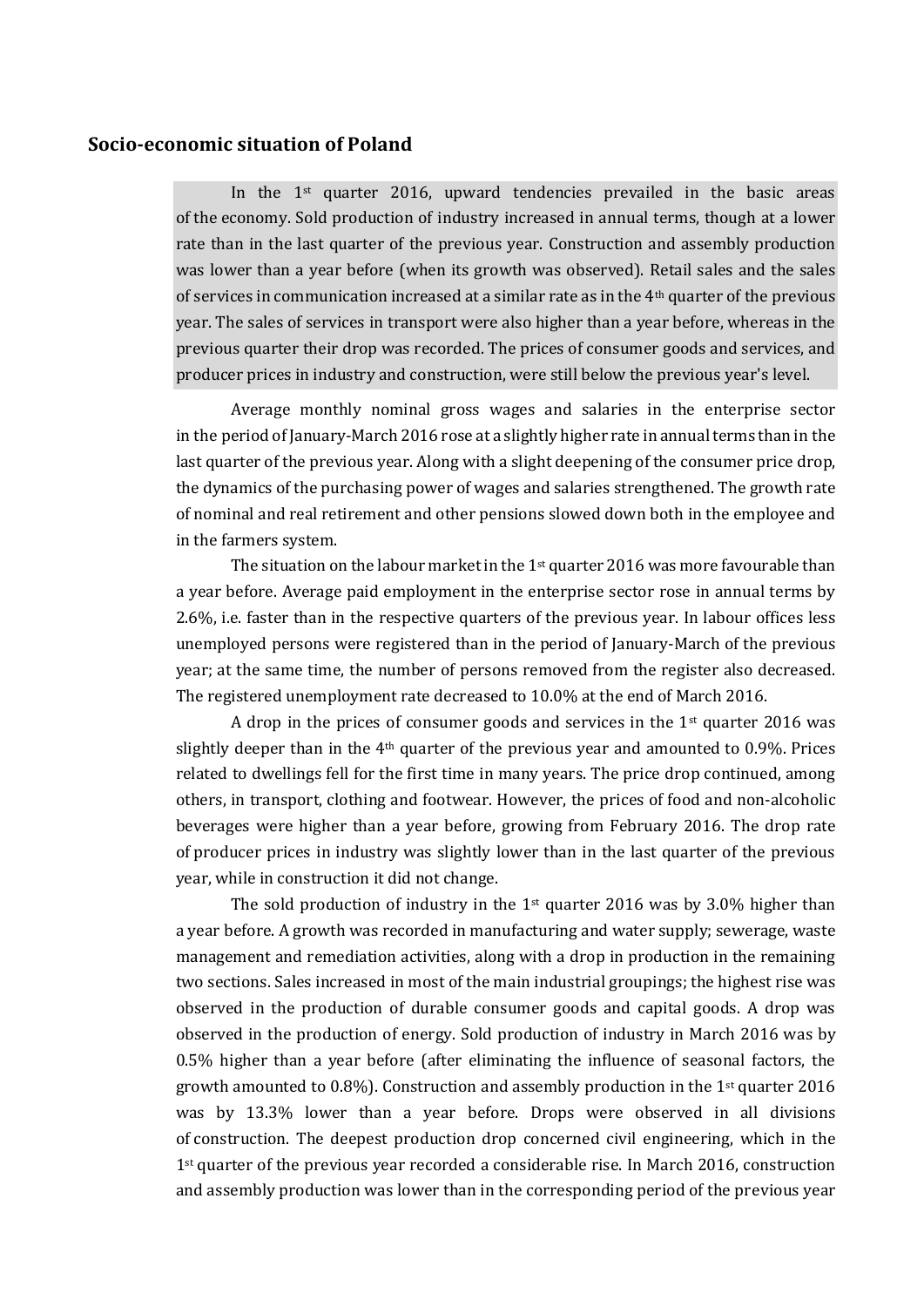by 15.8% (after eliminating seasonal factors – by 13.9%). Retail sales in the 1<sup>st</sup> quarter 2016 were by 4.4% higher than a year before, and in March 2016 – by 3.0%.

According to the business tendency survey, in April 2016 the entrepreneurs sentiments operating in the manufacturing are positive, similar to a month before. Assessments regarding the current order-books and production improved, along with continually positive forecasts in these areas. Indications concerning the current financial situation are less pessimistic, and its predictions are slightly more favourable than in March. Construction entities assess business tendencies less negatively than a month before. This is mainly due to the improvement in the pessimistic assessments of the current orderbooks, production and financial situation, and more optimistic forecasts in these areas. Entrepreneurs dealing with retail trade assess the business tendencies in a positive way, better than in March 2016. Assessments of sales are favourable, and the best from August 2008, with continually optimistic projections in this area. The current financial situation is assessed less pessimistically than in the preceding seven months, and the corresponding projections have achieved minimally positive values. Among the barriers limiting their activity, construction and manufacturing entities refer to difficulties related to the shortage of qualified workers, whereas entities operating in retail trade refer to the general shortage of workers. Consumers sentiments in April 2016 are less negative than in the previous months. Indications regarding both the current and future private consumption tendencies improved, with the highest improvement regarding the expected and current economic situation of the country.

In the agricultural market, in the  $1<sup>st</sup>$  quarter 2016, the average prices of most agricultural products were lower than in the corresponding period of the previous year. Only the prices of rye, potatoes and the marketplace prices of wheat and cattle for slaughter grew. It is estimated that winter crops overwintered less successfully than a year before. Rape and turnip rape as well as rye overwintered much less successfully, and wheat and triticale – slightly less successfully. Preliminary assessments indicate that rye overwintered without any losses.

In the period of January - February 2016, in foreign trade turnover (calculated in PLN) a slightly faster growth was observed in exports than in imports. The exchange closed with a positive balance, higher than a year before. Turnover with developed countries (including with EU countries) increased, whereas – with the Central and Eastern European countries decreased. Imports from developing countries were higher than a year before, with a drop in exports to those countries. The total terms of trade index in January 2016 reached an unfavourable level of 98.2 (against 109.0 a year before).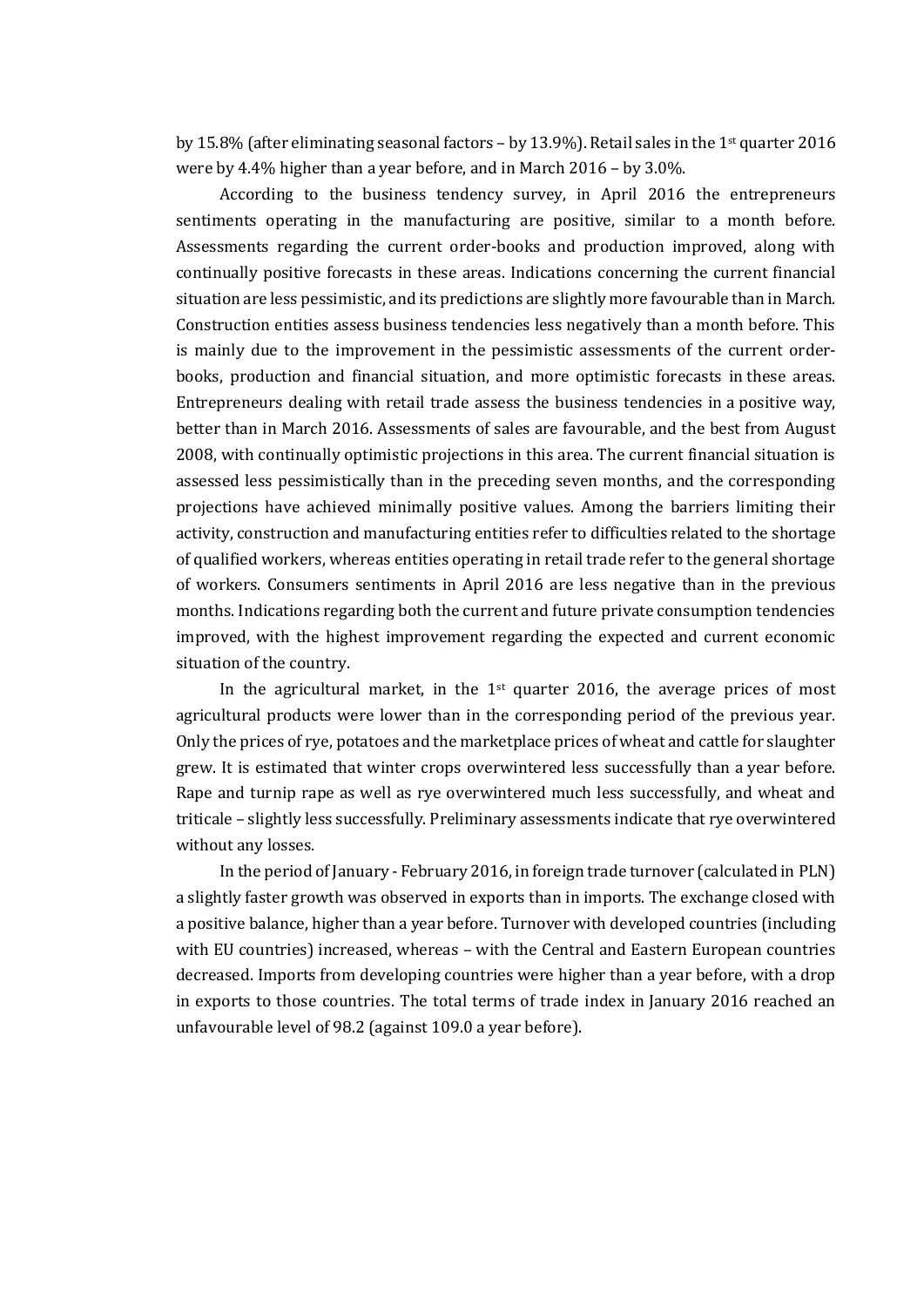| Specification                                                                            |                   |                |                |                |         |         |         |            |             |         |         |         |         |
|------------------------------------------------------------------------------------------|-------------------|----------------|----------------|----------------|---------|---------|---------|------------|-------------|---------|---------|---------|---------|
| $a - 2015$<br>$b - 2016$                                                                 |                   | $\mathbf{I}$   | $\mathbf{H}$   | III            | IV      | V       | VI      | <b>VII</b> | <b>VIII</b> | IX      | X       | XI      | XII     |
| Paid employment in the enterprise sector <sup><math>1</math></sup> in thous. persons     | a                 | 5573           | 5573           | 5576           | 5575    | 5577    | 5578    | 5583       | 5588        | 5593    | 5608    | 5617    | 5626    |
|                                                                                          | $\mathbf b$       | 5703           | 5711           | 5727           |         |         |         |            |             |         |         |         |         |
| Registered unemployed persons (end of period) in thous. persons                          | a                 | 1919           | 1919           | 1861           | 1782    | 1702    | 1622    | 1586       | 1564        | 1539    | 1517    | 1531    | 1563    |
|                                                                                          | $\mathbf b$       | 1648           | 1653           | 1601           |         |         |         |            |             |         |         |         |         |
| Unemployment rate (end of period) in %                                                   | a                 | 11,9           | 11,9           | 11,5           | 11.1    | 10,7    | 10,2    | 10.0       | 9,9         | 9,7     | 9,6     | 9,6     | 9,8     |
|                                                                                          | $\mathbf b$       | 10,3           | 10,3           | 10,0           |         |         |         |            |             |         |         |         |         |
| Average monthly nominal gross wage and salary in the<br>enterprise sector <sup>1</sup> : |                   |                |                |                |         |         |         |            |             |         |         |         |         |
| in zloty                                                                                 | a                 | 3942,78        | 3981,75        | 4214,14        | 4123,26 | 4002,16 | 4039,70 | 4095,26    | 4024,95     | 4059,19 | 4110,77 | 4164,01 | 4515,28 |
|                                                                                          | h                 | 4101,36        | 4137,55        | 4351,45        |         |         |         |            |             |         |         |         |         |
| previous month=100                                                                       | a                 | 90,0           | 101,0          | 105,8          | 97,8    | 97,1    | 100,9   | 101,4      | 98,3        | 100,9   | 101,3   | 101,3   | 108,4   |
|                                                                                          | b                 | 90,8           | 100,9          | 105,2          |         |         |         |            |             |         |         |         |         |
| corresponding month of previous year=100                                                 | $\mathbf a$       | 103,6          | 103,2          | 104,9          | 103,7   | 103,2   | 102,5   | 103,3      | 103,4       | 104,1   | 103,3   | 104,0   | 103,1   |
|                                                                                          | b                 | 104,0          | 103,9          | 103,3          |         |         |         |            |             |         |         |         |         |
| Average monthly real gross wage and salary in the enterprise                             | a                 | 105,2          | 105,0          | 106,6          | 104,9   | 104,1   | 103,4   | 104,1      | 104,1       | 105,2   | 104,2   | 104,7   | 103,8   |
|                                                                                          | b                 | 104,9          | 104,8          | 104,3          |         |         |         |            |             |         |         |         |         |
| Average monthly real gross retirement pay and pension:                                   |                   |                |                |                |         |         |         |            |             |         |         |         |         |
| from non-agricultural social security system                                             |                   |                |                |                |         |         |         |            |             |         |         |         |         |
| corresponding month of previous year=100                                                 | a<br><sub>b</sub> | 104,5<br>103,8 | 104,6<br>103,7 | 104,8<br>102,3 | 103,3   | 103,1   | 102,8   | 103,1      | 103,4       | 103,3   | 103,3   | 103,4   | 103,4   |
| of farmers                                                                               |                   |                |                |                |         |         |         |            |             |         |         |         |         |
| corresponding month of previous year=100                                                 | a                 | 102,9          | 103,2          | 104,9          | 104,5   | 105,5   | 104,4   | 103,6      | 103,1       | 103,3   | 103,0   | 102,8   | 102,7   |
|                                                                                          | $\mathbf b$       | 103,0          | 103,0          | 100,5          |         |         |         |            |             |         |         |         |         |
| Price indices of consumer goods and services:                                            |                   |                |                |                |         |         |         |            |             |         |         |         |         |
| previous month=100                                                                       | a                 | 99,8           | 99,9           | 100,2          | 100,4   | 100,0   | 100,0   | 99,9       | 99,6        | 99,7    | 100,1   | 99,9    | 99,8    |
|                                                                                          | b                 | 99,5           | 99,9           | 100,1          |         |         |         |            |             |         |         |         |         |
| corresponding month of previous year=100                                                 | $\mathbf a$       | 98,6           | 98,4           | 98,5           | 98,9    | 99,1    | 99,2    | 99,3       | 99,4        | 99,2    | 99,3    | 99,4    | 99,5    |
|                                                                                          | h                 | 99,1           | 99,2           | 99,1           |         |         |         |            |             |         |         |         |         |
| December of previous year=100                                                            | a                 | 99,8           | 99,6           | 99,8           | 100,3   | 100,3   | 100,3   | 100,2      | 99,9        | 99,6    | 99.7    | 99.6    | 99,5    |
|                                                                                          | b                 | 99,5           | 99,4           | 99,5           |         |         |         |            |             |         |         |         |         |
| Price indices of sold production of industry:                                            |                   |                |                |                |         |         |         |            |             |         |         |         |         |
| previous month=100                                                                       | a                 | 99,9           | 99,9           | 100,1          | 99,6    | 100,4   | 100,6   | 99,6       | 99,3        | 99,9    | 100,1   | 100.0   | 99,8    |
| corresponding month of previous year=100                                                 | $\mathbf b$       | 99,5<br>97,2   | 99,6<br>97,2   | 99,9<br>97,5   | 97,3    | 97,9    | 98,6    | 98,2       | 97,3        | 97,2    | 97,7    | 98,2    | 99,2    |
|                                                                                          | a<br>$\mathbf b$  | 98,8           | 98,5           | 98,3           |         |         |         |            |             |         |         |         |         |
| Price indices of construction and assembly production:                                   |                   |                |                |                |         |         |         |            |             |         |         |         |         |
| previous month=100                                                                       | a                 | 99,9           | 99,9           | 100,0          | 100,0   | 99,9    | 100,0   | 99,9       | 99,9        | 99,9    | 99.9    | 99.9    | 99,9    |
|                                                                                          | $\mathbf b$       | 99,9           | 99,9           | 99,9           |         |         |         |            |             |         |         |         |         |
| corresponding month of previous year=100                                                 | a                 | 99,5           | 99,6           | 99,7           | 99,7    | 99,7    | 99,6    | 99,6       | 99,4        | 99,4    | 99,3    | 99,3    | 99,1    |
|                                                                                          | b                 | 99,3           | 99,3           | 99,2           |         |         |         |            |             |         |         |         |         |

## **SELECTED INDICATORS REGARDING THE ECONOMIC SITUATION OF THE COUNTRY**

1 Data concern economic entities employing more than 9 persons.